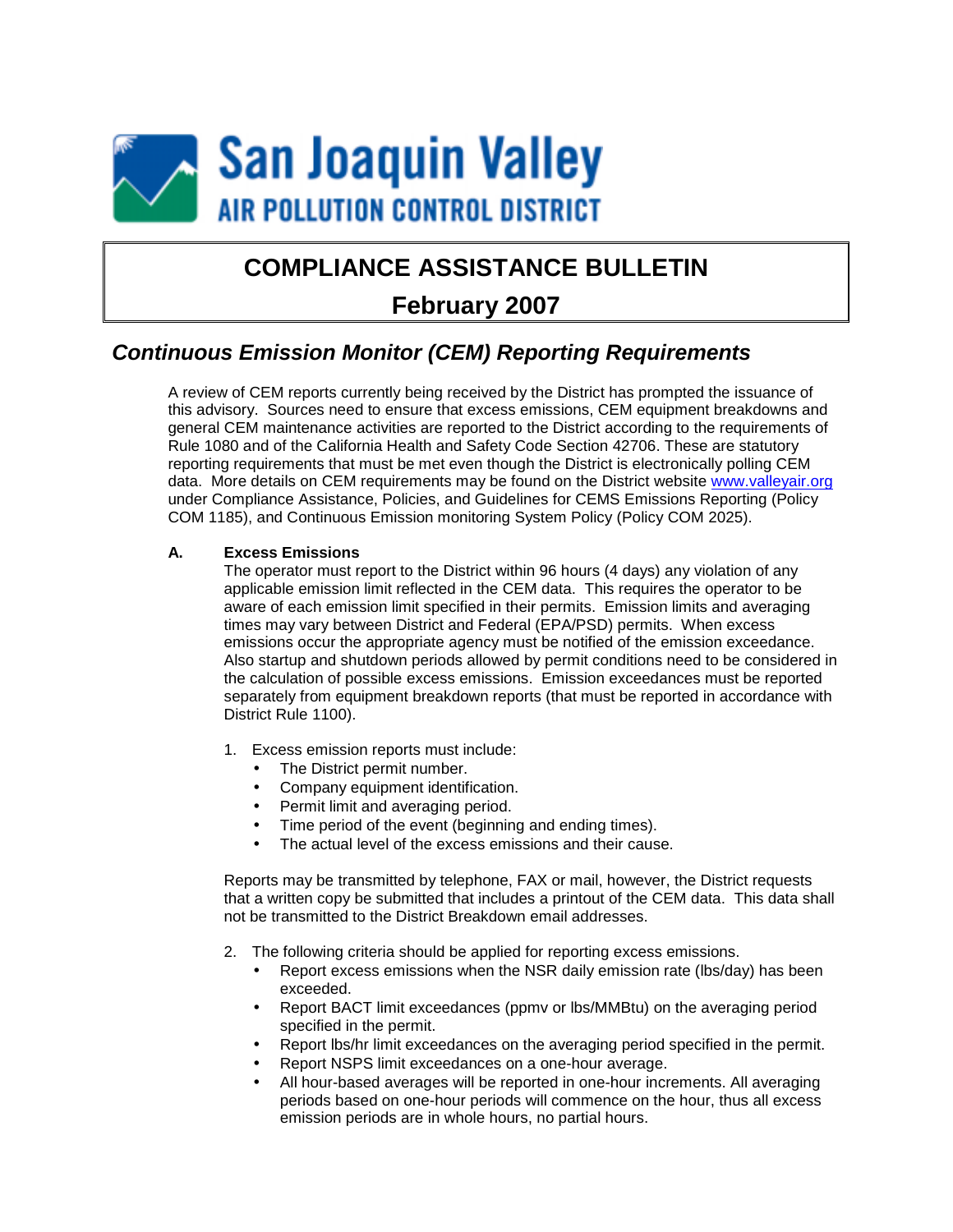• Report limits based on specific averaging times in District Rule requirements such as in Rule 4305, 4306 and 4801 that have 15 minute averaging periods.

#### **B. CEM Equipment Breakdowns**

- Operators are required to report any CEM equipment breakdowns **within one (1) hour of detection.**
- The initial notification may be made by telephone, FAX, or via e-mail to: [North.Breakdown@valleyair.org;](mailto:north.Breakdown@valleyair.org) [central.Breakdown@valleyair.org;](mailto:central.Breakdown@valleyair.org) or [South.Breakdown@valleyair.org.](mailto:South.Breakdown@valleyair.org.)
- The time of detection and time of notification needs to be included in the initial notification.
- The District must receive a written report explaining the incident within 10 days after the breakdown condition has been corrected.
- In situations where recurrent equipment breakdowns are being experienced it may be appropriate to seek variance relief for the time necessary to correct the problem, as repeated equipment failures are not eligible for breakdown relief.

#### **C. General and Short Term Maintenance and Calibration**

Each scheduled maintenance activity, calibration, and zero/span checks of less than four hours does not need to be reported to the District at the time that they are conducted and are authorized by the District provided downtime does not exceed 12 hours in any one month. These activities must be described in the quarterly report sent to the District. Any scheduled downtime that is anticipated to last more than four (4) hours shall be reviewed with the Compliance Division to determination if a variance is necessary. These longerterm events require District notification within 24 hours of any planned shutdown of the equipment (District Rule 1080, Section 10.0).

### *CEM Quarterly Report*

District Rule 1080 Section 8.0 requires facilities with CEM's to submit quarterly written reports for those monitors. A summary report of all facilities excess emissions and CEM downtime is forwarded to the U.S. Environmental Protection Agency. The Quarterly Report must include the following information.

#### **A. Source Information**

- Source name and address
- Permit number
- Process description
- Pollutant(s) monitored and applicable limits

#### **B. CEM Unit Information**

- Monitor manufacturer
- Model number
- Serial number
- Date installed
- Total hours of operation in the quarter
- Date of last Performance Specification Test (PST) as based on requirements in 40 CFR Part 60 Appendix F or 40 CFR Part 75 for annual RATA or quarterly CGA audit.

#### C. **Excess Emission Information for pollutant(s)**.

- Report each pollutant separately.
- Include a summary of date, time and excess for all excess emissions. Only count the hour once if more than one limit for a pollutant is exceeded.
- Classify excess emissions by the following criteria.